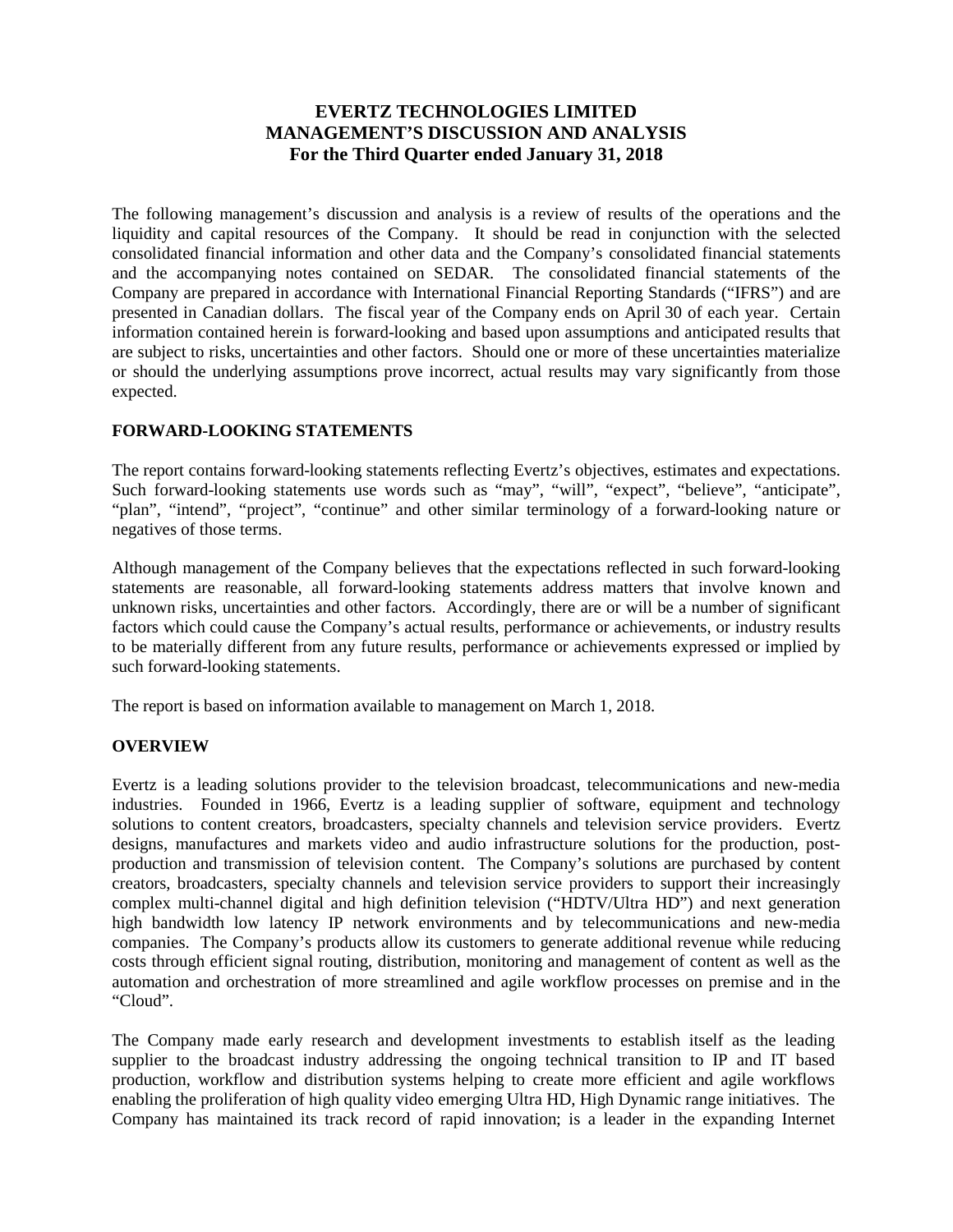Protocol Television ("IPTV") market and a leader in Software Defined Video Network ("SDVN") technology. The Company is committed to maintaining its leadership position, and as such, a significant portion of the Company's staff is focused on research and development to ensure that the Company's products are at the forefront of the industry. This commitment contributes to the Company being consistently recognized as a leading broadcast and video networking industry innovator by its customers.

## **SIGNIFICANT ACCOUNTING POLICIES**

Outlined below are those policies considered particularly significant:

#### **New and Revised IFRSs Issued but Not Yet Effective**

Following is a listing of amendments, revisions and new International Financial Reporting Standards issued but not yet effective. Unless otherwise indicated, earlier application is permitted. The Company has not yet determined the impact of the adoption of the following standards.

#### *Financial Instruments*

IFRS 9, *Financial instruments* ("IFRS 9") was issued by the IASB in October 2014 and will replace IAS 39, *Financial Instruments: Recognition and Measurement* ("IAS 39"). IFRS 9 introduces new requirements for the financial reporting of financial assets and financial liabilities. IFRS 9 is effective for annual periods beginning on or after January 1, 2018.

#### *Revenue*

IFRS 15, *Revenue from contracts with customers* ("IFRS 15") was issued by the IASB in May 2014 and will replace IAS 11, *Construction Contracts* and IAS 18, *Revenue*. IFRS 15 specifies how and when revenue will be recognized. IFRS 15 is effective for annual periods beginning on or after January 1, 2018.

## *Leases*

IFRS 16, *Leases* ("IFRS 16") was issued by the IASB in January 2016 and will replace IAS 17, *Leases.* IFRS 16 introduces a single accounting model for lessees to bring leases on-balance sheet while lessor accounting remains largely unchanged. IFRS 16 is effective for annual periods beginning on or after January 1, 2019.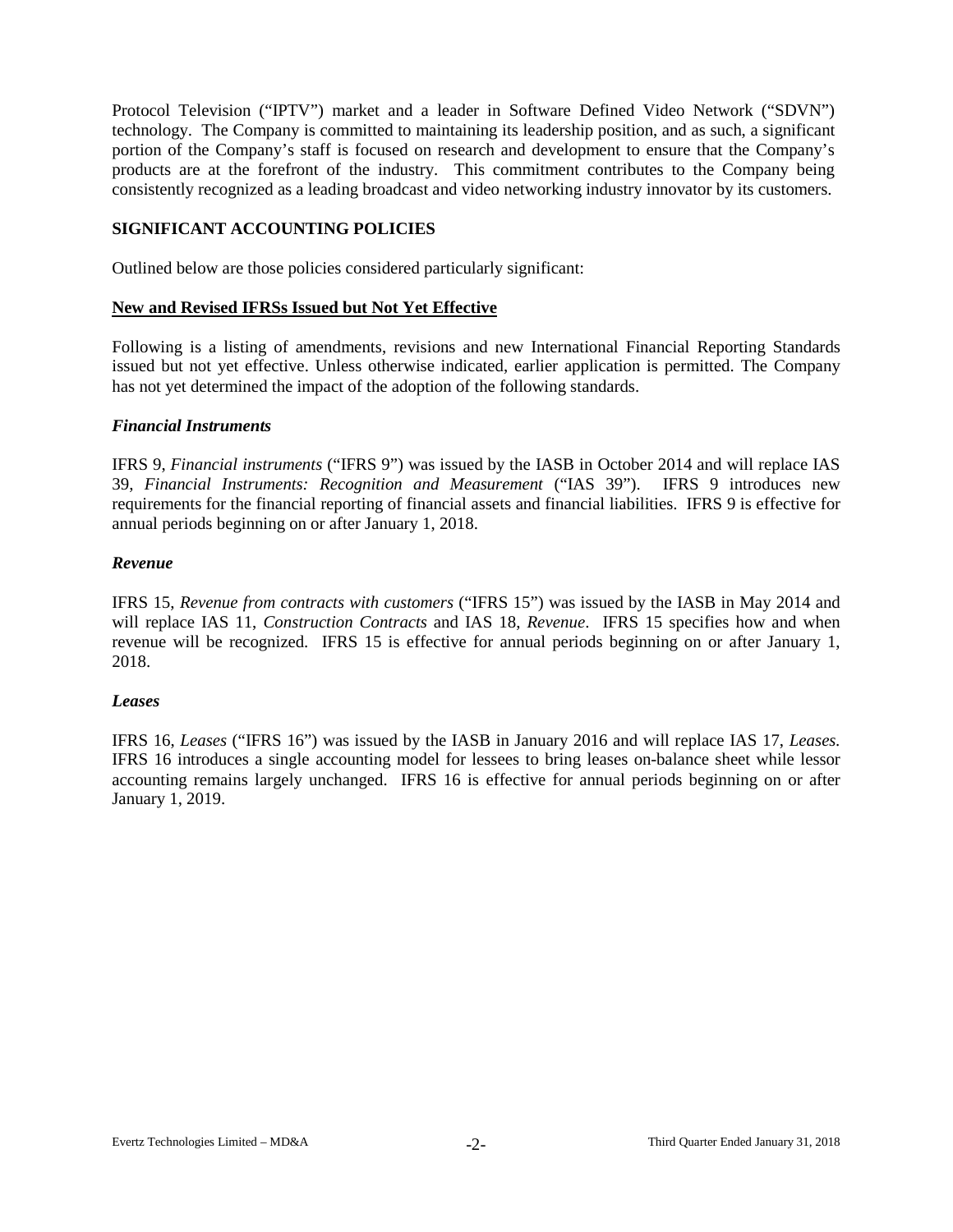# **QUARTER END HIGHLIGHTS**

Revenue was \$99.6 million for the third quarter ended January 31, 2018 an increase of \$8.5 million, compared to \$91.1 million for the third quarter ended January 31, 2017. Revenue increased in the United States/Canada by 23% and decreased in the International regions by 13%.

For the third quarter ended January 31, 2018, net earnings were \$14.7 million, an increase from \$9.7 million for the third quarter ended January 31, 2017 and fully diluted earnings per share were \$0.19 an increase from \$0.13 for the third quarter ended January 31, 2017.

Gross margin during the third quarter ended January 31, 2018 was 56.2% as compared to 56.1% for the third quarter ended January 31, 2017.

Selling and administrative expenses for the third quarter ended January 31, 2018 was \$15.8 million as compared to the third quarter ended January 31, 2017 of \$15.5 million. As a percentage of revenue, selling and administrative expenses totaled 15.9% for the third quarter ended January 31, 2018 as opposed to 17.0% for the third quarter ended January 31, 2017.

Research and development ("R&D") expenses were \$20.3 million for the third quarter ended January 31, 2018 as compared to \$18.5 million for the third quarter ended January 31, 2017.

Cash and cash equivalents were \$98.2 million and working capital was \$277.6 million as at January 31, 2018, compared to cash and cash equivalents of \$54.3 million and working capital of \$264.6 million as at April 30, 2017.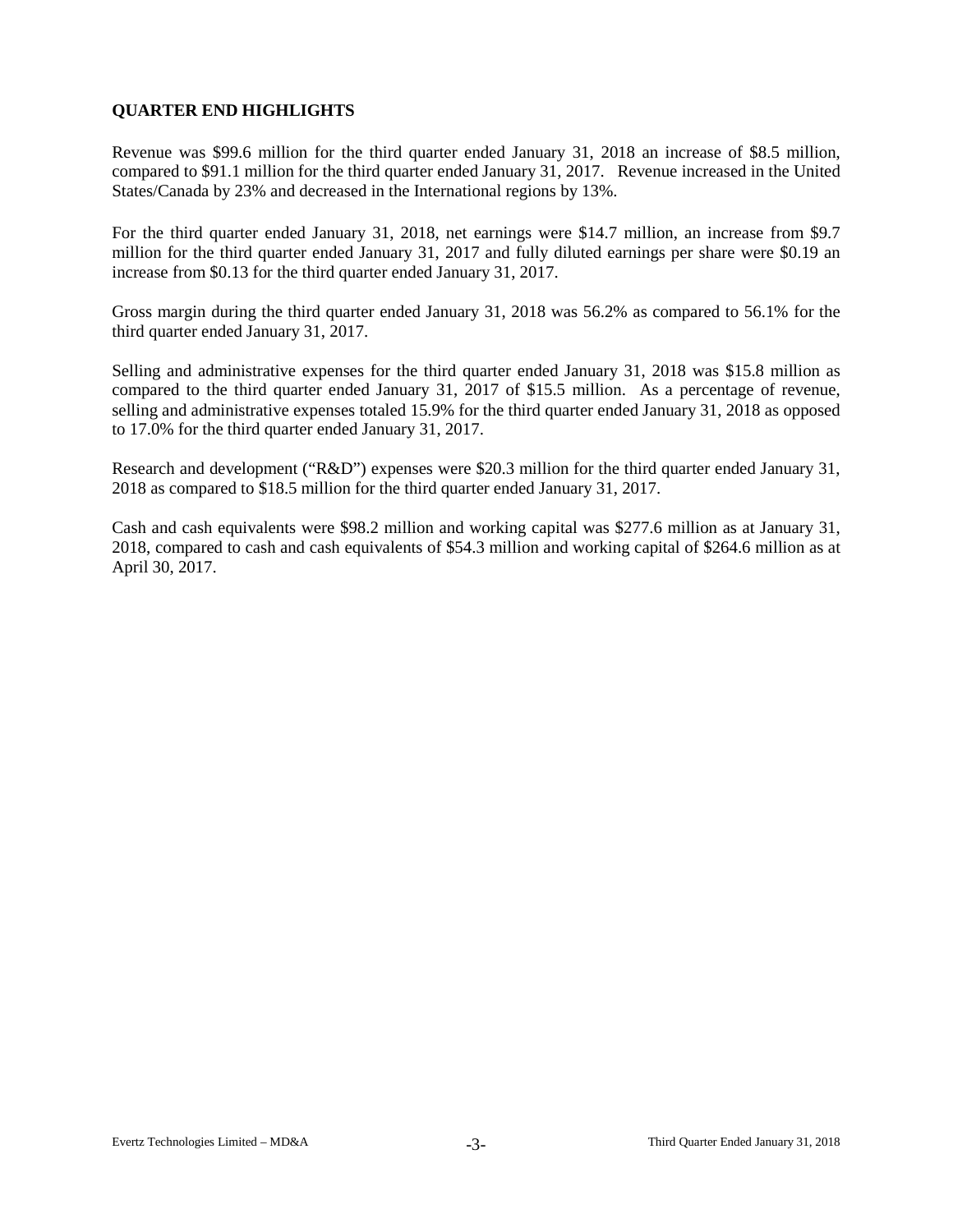# **Selected Consolidated Financial Information**

(in thousands of dollars except earnings per share and share data)

|                                                       | Three month period ended |               |         | Nine month period ended<br>January 31, |         |    |         |  |  |  |
|-------------------------------------------------------|--------------------------|---------------|---------|----------------------------------------|---------|----|---------|--|--|--|
|                                                       | January 31,              |               |         |                                        |         |    |         |  |  |  |
|                                                       | 2018                     |               | 2017    |                                        | 2018    |    | 2017    |  |  |  |
| Revenue                                               | \$<br>99,574             | $\mathsf{\$}$ | 91,080  | $\mathcal{S}$                          | 309,844 | \$ | 277,698 |  |  |  |
| Cost of goods sold                                    | 43,595                   |               | 39,957  |                                        | 135,952 |    | 119,598 |  |  |  |
| Gross margin                                          | 55,979                   |               | 51,123  |                                        | 173,892 |    | 158,100 |  |  |  |
| Expenses                                              |                          |               |         |                                        |         |    |         |  |  |  |
| Selling and administrative                            | 15,846                   |               | 15,529  |                                        | 47,699  |    | 45,704  |  |  |  |
| General                                               | 1,451                    |               | 2,567   |                                        | 5,918   |    | 6,534   |  |  |  |
| Research and development                              | 20,301                   |               | 18,484  |                                        | 59,787  |    | 53,757  |  |  |  |
| Investment tax credits                                | (2,480)                  |               | (2,153) |                                        | (7,781) |    | (7,213) |  |  |  |
| Foreign exchange loss (gain)                          | 3,826                    |               | 4,277   |                                        | 9,188   |    | (5,777) |  |  |  |
|                                                       | 38,944                   |               | 38,704  |                                        | 114,811 |    | 93,005  |  |  |  |
| Earnings before undernoted                            | 17,035                   |               | 12,419  |                                        | 59,081  |    | 65,095  |  |  |  |
| Finance income                                        | 234                      |               | 658     |                                        | 509     |    | 1,438   |  |  |  |
| Finance costs                                         | (154)                    |               | (74)    |                                        | (359)   |    | (196)   |  |  |  |
| Other income and expenses                             | 2,089                    |               | (225)   |                                        | 2,043   |    | (188)   |  |  |  |
| Earnings before income taxes                          | 19,204                   |               | 12,778  |                                        | 61,274  |    | 66,149  |  |  |  |
| Provision for (recovery of) income taxes              |                          |               |         |                                        |         |    |         |  |  |  |
| Current                                               | 6,555                    |               | 2,550   |                                        | 18,925  |    | 18,191  |  |  |  |
| Deferred                                              | (2,007)                  |               | 523     |                                        | (2,928) |    | (1,130) |  |  |  |
|                                                       | 4,548                    |               | 3,073   |                                        | 15,997  |    | 17,061  |  |  |  |
| Net earnings for the period                           | \$<br>14,656             | \$            | 9,705   | \$                                     | 45,277  | \$ | 49,088  |  |  |  |
| Net earnings attributable to non-controlling interest | 124                      |               | 68      |                                        | 381     |    | 475     |  |  |  |
| Net earnings attributable to shareholders             | 14,532                   |               | 9,637   |                                        | 44,896  |    | 48,613  |  |  |  |
| Net earnings for the period                           | \$<br>14,656             | \$            | 9,705   | \$                                     | 45,277  | \$ | 49,088  |  |  |  |
| Earnings per share                                    |                          |               |         |                                        |         |    |         |  |  |  |
| Basic                                                 | \$<br>0.19               | \$            | 0.13    | \$                                     | 0.59    | \$ | 0.65    |  |  |  |
| Diluted                                               | \$<br>0.19               | \$            | 0.13    | \$                                     | 0.59    | \$ | 0.65    |  |  |  |

| <b>Consolidated Balance Sheet Data</b>         | As at                   | As at |                |  |  |
|------------------------------------------------|-------------------------|-------|----------------|--|--|
|                                                | <b>January 31, 2018</b> |       | April 30, 2017 |  |  |
| Cash and cash equivalents                      | \$<br>98,224            | \$    | 54,274         |  |  |
| Inventory                                      | \$<br>173,091           | \$    | 178,208        |  |  |
| Working capital                                | \$<br>277,552           | \$    | 264,586        |  |  |
| Total assets                                   | \$<br>424,545           | \$    | 410,568        |  |  |
| Shareholders' equity                           | \$<br>334,372           | \$    | 317,830        |  |  |
| Number of common shares outstanding:           |                         |       |                |  |  |
| Basic                                          | 76,481,746              |       | 75,742,746     |  |  |
| Fully-diluted                                  | 78,620,746              |       | 78,621,246     |  |  |
| Weighted average number of shares outstanding: |                         |       |                |  |  |
| Basic                                          | 76,338,379              |       | 75,040,113     |  |  |
| Fully-diluted                                  | 76,502,893              |       | 75,374,204     |  |  |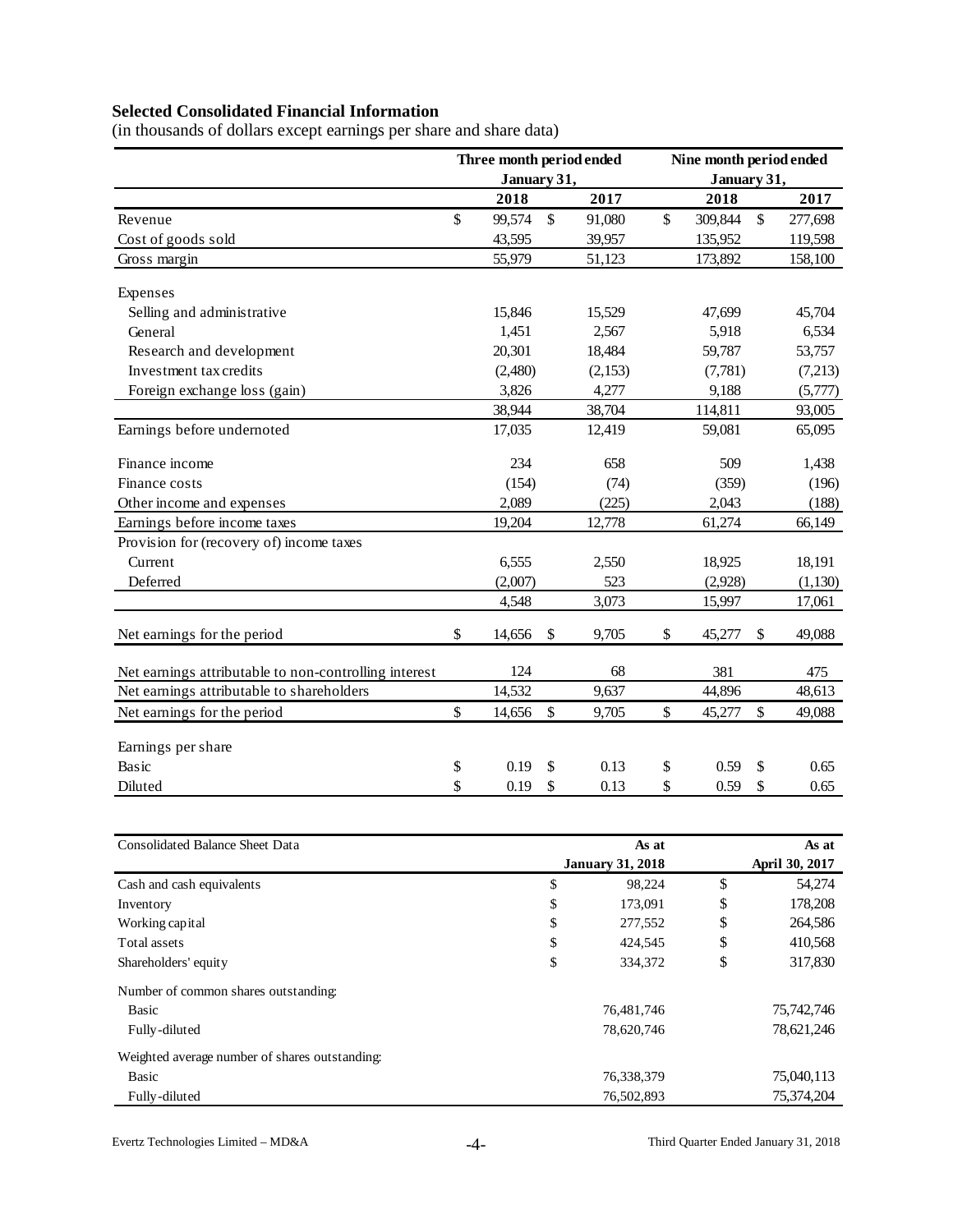# **Consolidated Statement of Operations Data**

|                                                       | Three month period ended |            | Nine month period ended |            |  |
|-------------------------------------------------------|--------------------------|------------|-------------------------|------------|--|
|                                                       | <b>January 31, 2018</b>  |            | January 31,             |            |  |
|                                                       | 2018                     | 2017       | 2018                    | 2017       |  |
| Revenue                                               | 100.0%                   | 100.0%     | 100.0%                  | 100.0%     |  |
| Cost of goods sold                                    | 43.8%                    | 43.9%      | 43.9%                   | 43.1%      |  |
| Gross margin                                          | 56.2%                    | 56.1%      | 56.1%                   | 56.9%      |  |
| Expenses                                              |                          |            |                         |            |  |
| Selling and administrative                            | 15.9%                    | 17.0%      | 15.4%                   | 16.5%      |  |
| General                                               | 1.5%                     | 2.8%       | 1.9%                    | 2.3%       |  |
| Research and development                              | 20.4%                    | 20.3%      | 19.3%                   | 19.4%      |  |
| Investment tax credits                                | $(2.5\%)$                | $(2.4\%)$  | $(2.5\%)$               | $(2.6\%)$  |  |
| Foreign exchange (gain) loss                          | 3.8%                     | 4.7%       | 3.0%                    | $(2.1\%)$  |  |
|                                                       | 39.1%                    | 42.4%      | 37.1%                   | 33.5%      |  |
| Earnings before undernoted                            | 17.1%                    | 13.7%      | 19.0%                   | 23.4%      |  |
| Finance income                                        | 0.2%                     | 0.7%       | 0.2%                    | 0.5%       |  |
| Finance costs                                         | $(0.1\%)$                | $(0.1\%)$  | $(0.1\%)$               | $(0.1\%)$  |  |
| Other income and expenses                             | 2.1%                     | $(0.2\%)$  | 0.7%                    | $(0.1\%)$  |  |
| Earnings before income taxes                          | 19.3%                    | 14.1%      | 19.8%                   | 23.7%      |  |
| Provision for (recovery) of income taxes              |                          |            |                         |            |  |
| Current                                               | 6.6%                     | 2.8%       | 6.1%                    | 6.5%       |  |
| Deferred                                              | $(2.0\%)$                | 0.6%       | $(0.9\%)$               | $(0.4\%)$  |  |
|                                                       | 4.6%                     | 3.4%       | 5.2%                    | 6.1%       |  |
| Net earnings for the period                           | 14.7%                    | 10.7%      | 14.6%                   | 17.6%      |  |
| Net earnings attributable to non-controlling interest | 0.1%                     | 0.1%       | 0.1%                    | 0.2%       |  |
| Net earnings attributable to shareholders             | 14.6%                    | 10.6%      | 14.5%                   | 17.4%      |  |
| Net earnings for the period                           | 14.7%                    | 10.7%      | 14.6%                   | 17.6%      |  |
| Earnings per share:                                   |                          |            |                         |            |  |
| <b>Basic</b>                                          | \$<br>0.19               | \$<br>0.13 | \$<br>0.59              | \$<br>0.65 |  |
| Diluted                                               | \$<br>0.19               | \$<br>0.13 | \$<br>0.59              | \$<br>0.65 |  |

(in thousands of dollars except earnings per share and share data)

## **REVENUE AND EXPENSES**

#### *Revenue*

The Company generates revenue principally from the sale of software, equipment, and technology solutions to content creators, broadcasters, specialty channels and television service providers.

The Company markets and sells its products and services through both direct and indirect sales strategies. The Company's direct sales efforts focus on large and complex end-user customers. These customers have long sales cycles typically ranging from four to eight months before an order may be received by the Company for fulfillment.

The Company monitors revenue performance in two main geographic regions: (i) United States/Canada and (ii) International.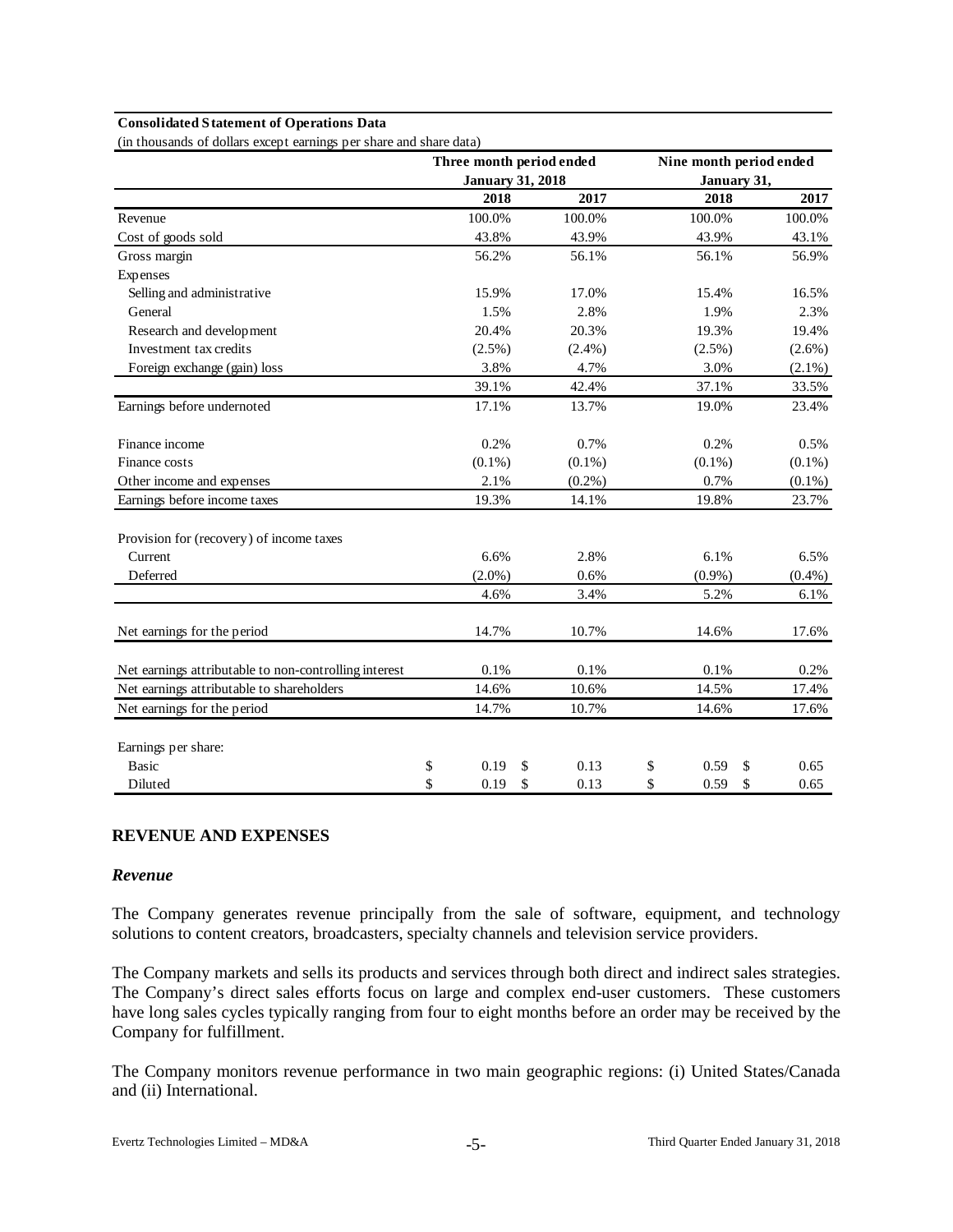The Company currently generates approximately 60% to 70% of its revenue in the United States/Canada. The Company recognizes the opportunity to more aggressively target markets in other geographic regions and intends to invest in personnel and infrastructure in those markets.

While a significant portion of the Company's expenses are denominated in Canadian dollars, the Company collects substantially all of its revenues in currencies other than the Canadian dollar and therefore has significant exposure to fluctuations in foreign currencies, in particular the US dollar. Approximately 70% to 80% of the Company's revenues are denominated in US dollars.

#### *Revenue*

| (In thousands of Canadian dollars, | Three month period ended |              |  |        | % increase | Nine month period ended |            | % increase |     |
|------------------------------------|--------------------------|--------------|--|--------|------------|-------------------------|------------|------------|-----|
| except for percentages)            |                          | January 31,  |  |        | (decrease) | January 31,             | (decrease) |            |     |
|                                    |                          | 2018<br>2017 |  |        |            | 2018                    |            | 2017       |     |
| United States/Canada               |                          | 69.736       |  | 56,768 | 23%        | 200.633                 |            | 171.203    | 17% |
| International                      |                          | 29.838       |  | 34.312 | 13%)       | 109.211                 |            | 106.495    | 3%  |
|                                    |                          | 99.574       |  | 91,080 | 9%         | 309,844                 |            | 277.698    | 12% |

Total revenue for the third quarter ended January 31, 2018 was \$99.6 million, an increase of \$8.5 million or 9% as compared to revenue of \$91.1 million for the third quarter ended January 31, 2017.

Total revenue for the nine month period ended January 31, 2018 was \$309.8 million, an increase of \$32.1 million or 12% as compared to revenue of \$277.7 million for the nine month period ended January 31, 2017.

Revenue in the United States/Canada region was \$69.7 million for the third quarter ended January 31, 2018, an increase of \$12.9 million or 23% when compared to revenue of \$56.8 million for the third quarter ended January 31, 2017.

Revenue in the United States/Canada region was \$200.6 million for the nine month period ended January 31, 2018, an increase of \$29.4 million or 17% when compared to revenue of \$171.2 million for the nine month period ended January 31, 2017.

Revenue in the International region was \$29.8 million for the third quarter ended January 31, 2018, a decrease of \$4.5 million or 13% as compared to revenue of \$34.3 million for the third quarter ended January 31, 2017.

Revenue in the International region was \$109.2 million for the nine month period ended January 31, 2018, an increase of \$2.7 million or 3% as compared to revenue of \$106.5 million for the nine month period ended January 31, 2017.

## *Cost of Sales*

Cost of sales consists primarily of costs of manufacturing and assembly of products. A substantial portion of these costs is represented by components and compensation costs for the manufacture and assembly of products. Cost of sales also includes related overhead, certain depreciation, final assembly, quality assurance, inventory management and support costs. Cost of sales also includes the costs of providing services to clients, primarily the cost of service-related personnel.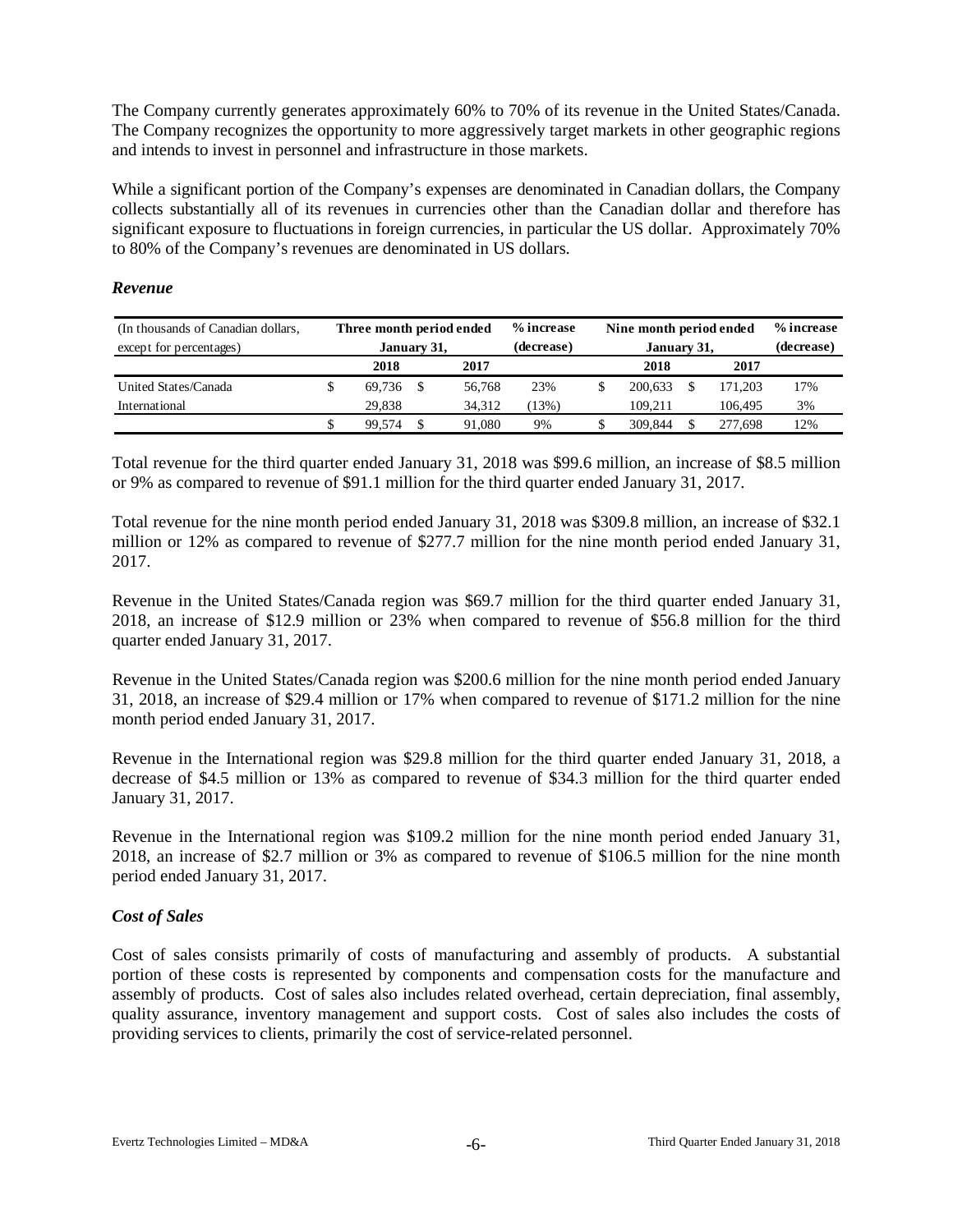## *Gross Margin*

| (In thousands of Canadian dollars,<br>except for percentages) | Three month period ended<br>January 31, |        | % increase<br>(decrease) | Nine month period ended<br>January 31, | % increase<br>(decrease) |     |
|---------------------------------------------------------------|-----------------------------------------|--------|--------------------------|----------------------------------------|--------------------------|-----|
|                                                               | 2018                                    | 2017   |                          | 2018                                   | 2017                     |     |
| Gross margin                                                  | 55.979                                  | 51.123 | 10%                      | 173,892                                | 158.100                  | 10% |
| Gross margin % of sales                                       | 56.2%                                   | 56.1%  |                          | 56.1%                                  | 56.9%                    |     |

Gross margin for the third quarter ended January 31, 2018 was \$56.0 million, compared to \$51.1 million for the third quarter ended January 31, 2017. As a percentage of revenue, the gross margin was 56.2% for the third quarter ended January 31, 2018, as compared to 56.1% for the third quarter ended January 31, 2017.

Gross margin for the nine month period ended January 31, 2018 was \$173.9 million, compared to \$158.1 million for the nine month period ended January 31, 2017. As a percentage of revenue, the gross margin was 56.1% for the nine month period ended January 31, 2018, as compared to 56.9% for the nine month period ended January 31, 2017.

Gross margins vary depending on the product mix, geographic distribution and competitive pricing pressures and currency fluctuations. For the third quarter ended January 31, 2018 the gross margin, as a percentage of revenue, was in the Company's projected range. The pricing environment continues to be very competitive with substantial discounting by our competition.

The Company expects that it will continue to experience competitive pricing pressures. The Company continually seeks to build its products more efficiently and enhance the value of its product and service offerings in order to reduce the risk of declining gross margin associated with the competitive environment.

## *Operating Expenses*

The Company's operating expenses consist of: (i) selling, administrative and general; (ii) research and development and (iii) foreign exchange.

Selling expenses primarily relate to remuneration of sales and technical personnel. Other significant cost components include trade show costs, advertising and promotional activities, demonstration material and sales support. Selling and administrative expenses relate primarily to remuneration costs of related personnel, legal and professional fees, occupancy and other corporate and overhead costs. The Company also records certain depreciation and share based compensation charges as general expenses. For the most part, selling, and administrative expenses are fixed in nature and do not fluctuate directly with revenue. The Company has certain selling expenses that tend to fluctuate in regards to the timing of trade shows.

The Company invests in research and development to maintain its position in the markets it currently serves and to enhance its product portfolio with new functionality and efficiencies. Although the Company's research and development expenditures do not fluctuate directly with revenues, it monitors this spending in relation to revenues and adjusts expenditures when appropriate. Research and development expenditures consist primarily of personnel costs and material costs. Research and development expenses are presented on a gross basis (without deduction of research and development tax credits). Research and development tax credits associated with research and development expenditures are shown separately under research and development tax credits.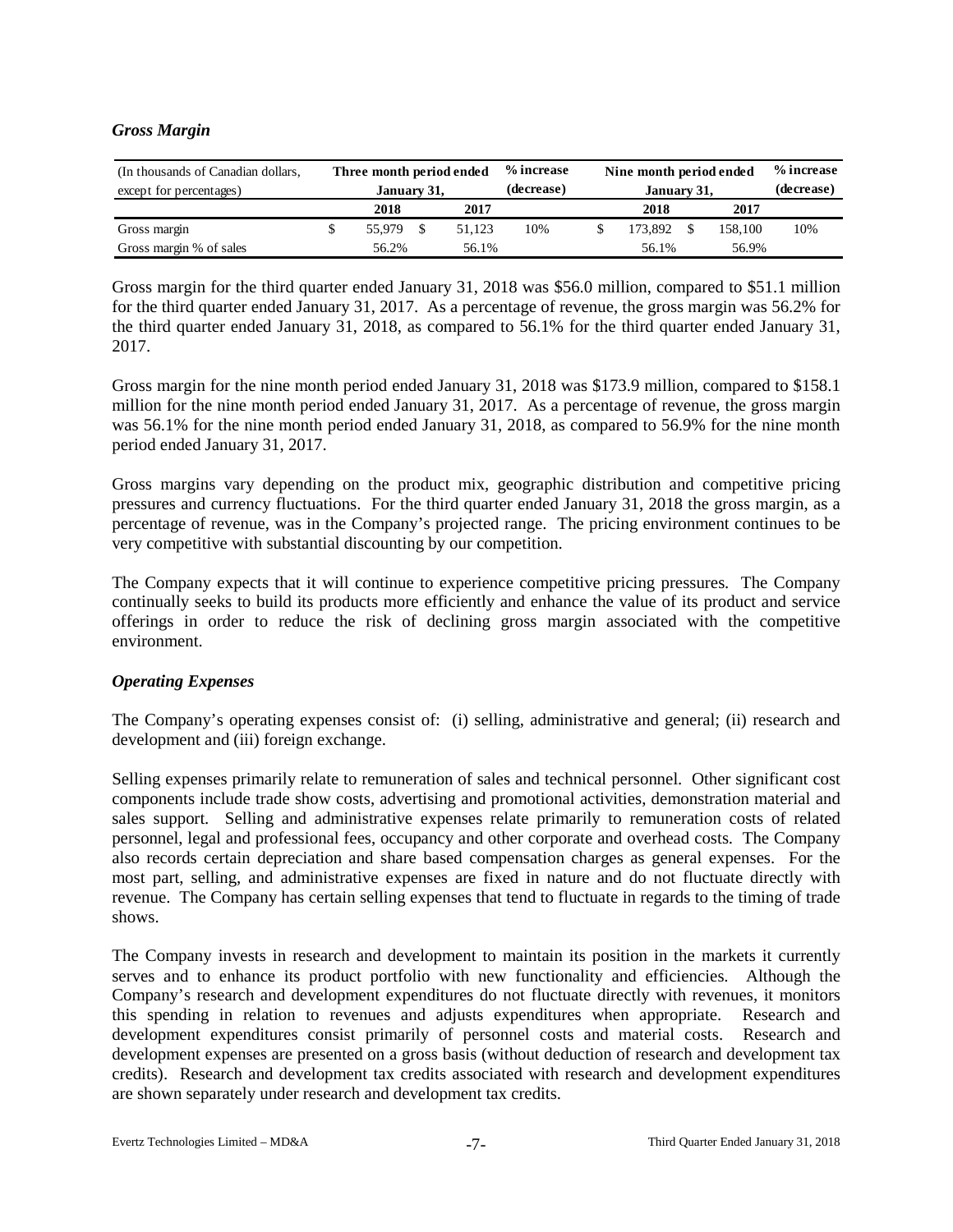## *Selling and Administrative*

| (In thousands of Canadian dollars,<br>except for percentages) | Three month period ended<br>January 31, |        | % increase<br>(decrease) | Nine month period ended<br>January 31, | % increase<br>(decrease) |    |
|---------------------------------------------------------------|-----------------------------------------|--------|--------------------------|----------------------------------------|--------------------------|----|
|                                                               | 2018                                    | 2017   |                          | 2018                                   | 2017                     |    |
| Selling and administrative                                    | 15.846                                  | 15.529 | 2%                       | 47.699                                 | 45.704                   | 4% |
| Selling and administrative % of sales                         | 15.9%                                   | 17.0%  |                          | 15.4%                                  | 16.5%                    |    |

Selling and administrative expenses excludes stock based compensation, operation of non-production property, plant and equipment, and amortization of intangibles. Selling and administrative expenses for the third quarter ended January 31, 2018 were \$15.8 million or 15.9% of revenue, as compared to selling and administrative expenses of \$15.5 million or 17.0% of revenue for the third quarter ended January 31, 2017.

Selling and administrative expenses for the nine month period ended January 31, 2018 were \$47.7 million or 15.4% of revenue, as compared to selling and administrative expenses of \$45.7 million or 16.5% of revenue for the nine month period ended January 31, 2017. The increase of \$2.0 million was a result of increased international and US initiatives and sales support.

## *Share Based Compensation*

In March 2016, the Company adopted a restricted share unit (RSU) plan to attract, motivate and compensate persons who are integral to the growth and success of the Company. During the nine month and three month periods ended January 31, 2018, share based compensation expense associated with the plan was \$2.8 million and less than \$0.1 million respectively as compared to \$2.6 million and \$1.3 million for the nine month and three month periods ended January 31, 2017.

## *Research and Development (R&D)*

| (In thousands of Canadian dollars,  |       | Three month period ended |  |        | % increase | Nine month period ended |       | % increase |     |
|-------------------------------------|-------|--------------------------|--|--------|------------|-------------------------|-------|------------|-----|
| except for percentages)             |       | January 31,              |  |        | (decrease) | January 31,             |       | (decrease) |     |
|                                     |       | 2018                     |  | 2017   |            | 2018                    |       | 2017       |     |
| Research and development expenses   |       | 20.301                   |  | 18.484 | 10%        | 59.787                  |       | 53.757     | 11% |
| Research and development % of sales | 20.4% |                          |  | 20.3%  |            | 19.3%                   | 19.4% |            |     |

For the third quarter ended January 31, 2018, gross R&D expenses were \$20.3 million, an increase of 10% or \$1.8 million as compared to an expense of \$18.5 million for the third quarter ended January 31, 2017.

The increase of \$1.8 million was predominantly a result of planned growth of R&D personnel. In particular, \$2.0 million of the increase was due to a 16% growth in R&D personnel. This planned growth was to address new opportunities to apply our technologies.

For the nine month period ended January 31, 2018, gross R&D expenses were \$59.8 million, an increase of 11% or \$6.0 million as compared to an expense of \$53.8 million for the nine month period ended January 31, 2017.

The increase of \$6.0 million was predominantly a result of planned growth of R&D personnel. In particular, \$5.9 million of the increase was due to a 16% growth in R&D personnel. This planned growth was to address new opportunities to apply our technologies.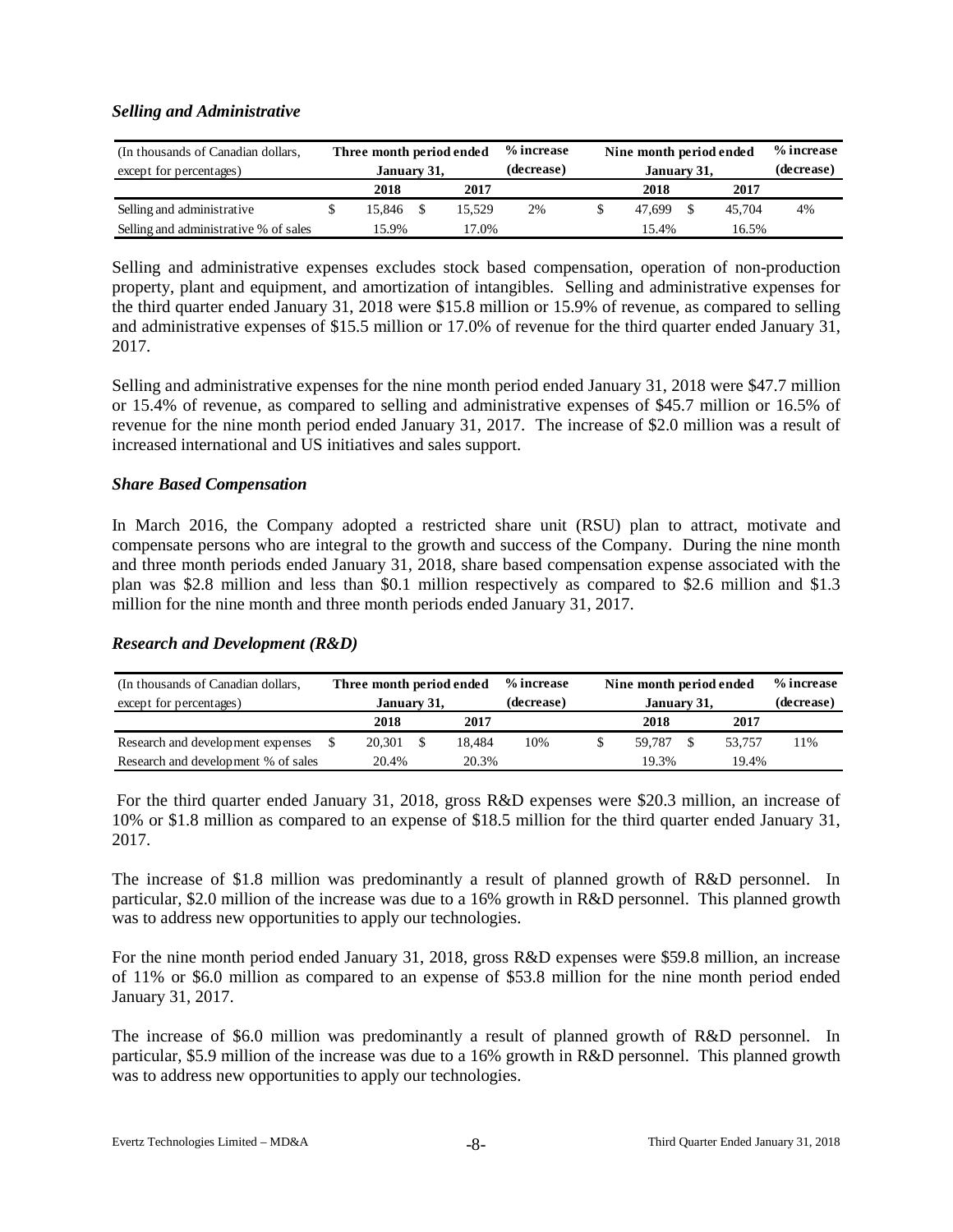## *Foreign Exchange*

For the third quarter ended January 31, 2018, the foreign exchange loss was \$3.8 million, as compared to a foreign exchange loss for the third quarter ended January 31, 2017 of \$4.3 million. The current quarter loss was predominantly driven by the decrease in the value of the US dollar against the Canadian dollar since October 31, 2017.

For the nine month period ended January 31, 2018, the foreign exchange loss was \$9.2 million, as compared to a foreign exchange gain for the nine month period ended January 31, 2017 of \$5.8 million. The current year loss was predominantly driven by the decrease in the value of the US dollar against the Canadian dollar since April 30, 2017.

#### *Finance Income, Finance Costs, Other Income and Expenses*

For the third quarter ended January 31, 2018, finance income, finance costs, other income and expenses netted to a gain of \$2.2 million. The gain included a gain on disposal of property, plant and equipment of \$2.4 million.

For the nine month period ended January 31, 2018, finance income, finance costs, other income and expenses netted to a gain of \$2.2 million. The gain included a gain on disposal of property, plant and equipment of \$2.4 million.

# **LIQUIDITY AND CAPITAL RESOURCES**

| Liquidity and Capital Resources               |                         |    |               |
|-----------------------------------------------|-------------------------|----|---------------|
| (in thousands of dollars except ratios)       | As at                   |    | As at         |
| Key Balance Sheet Amounts and Ratios:         | <b>January 31, 2018</b> |    | Aprl 30, 2017 |
| Cash and cash equivalents                     | \$<br>98.224            | S  | 54,274        |
| Working capital                               | \$<br>277,552           | \$ | 264,586       |
| Long-term assets                              | \$<br>59.388            | \$ | 62.347        |
| Long-term debt                                | \$<br>558               | S  | 733           |
| Days sales outstanding in accounts receivable | 75                      |    | 106           |

| Statement of Cash Flow Summary  | Three month period ended | Nine month period ended |           |              |     |            |  |  |
|---------------------------------|--------------------------|-------------------------|-----------|--------------|-----|------------|--|--|
|                                 | January 31,              | January 31,             |           |              |     |            |  |  |
|                                 | 2018                     |                         | 2017      | 2018         |     | 2017       |  |  |
| Operating activities            | \$<br>50,668             |                         | 25.931    | 80.105       | \$. | 58,504     |  |  |
| Investing activities            | \$<br>2.585              | \$.                     | (4,208)   | $(4,666)$ \$ |     | (8,007)    |  |  |
| Financing activities            | \$<br>(8,900)            |                         | (92, 227) | (30, 768)    |     | (105, 748) |  |  |
| Net increase (decrease) in cash | 44.202                   | \$.                     | (69,265)  | 43.950       |     | (59,008)   |  |  |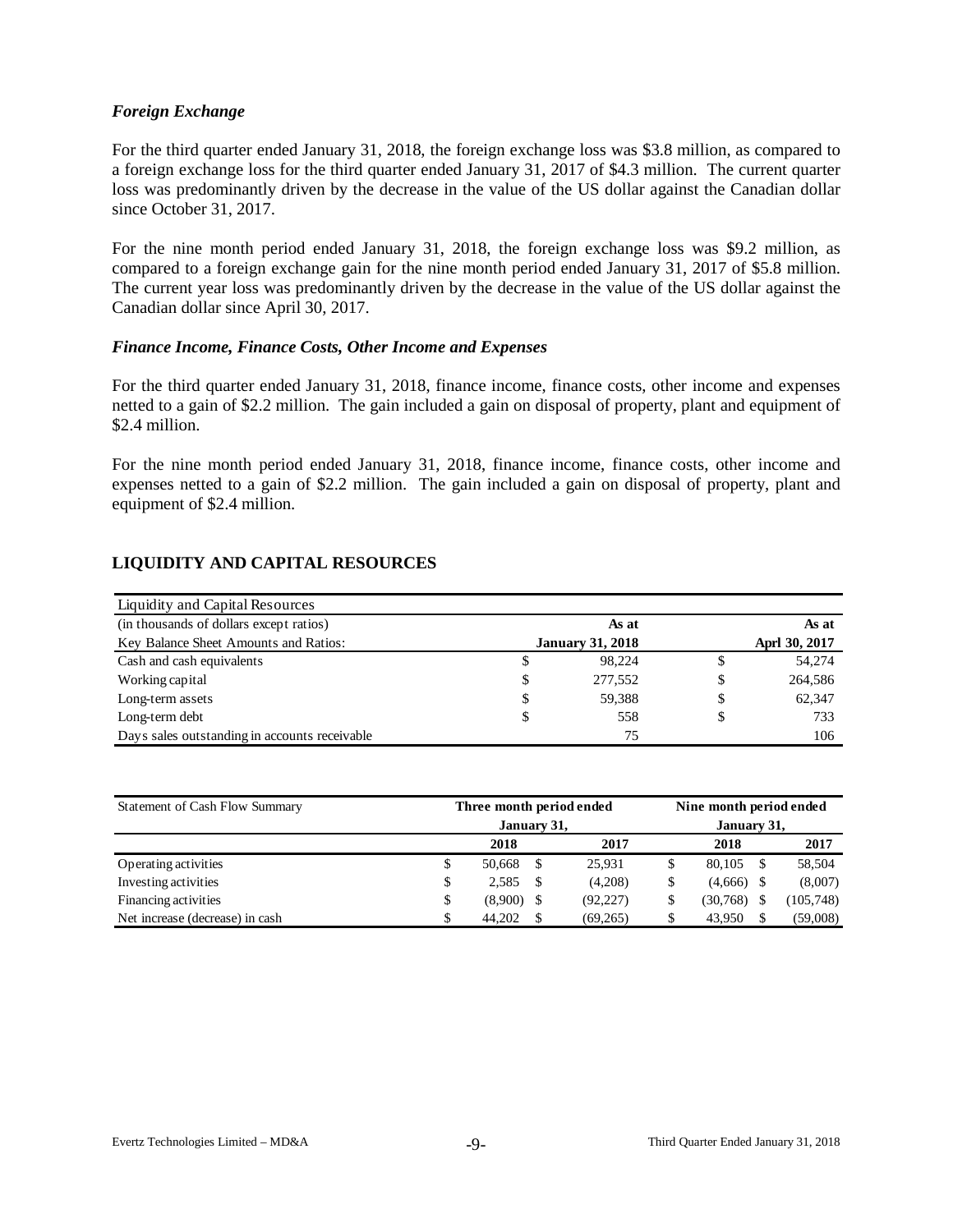## *Operating Activities*

For the third quarter ended January 31, 2018, the Company generated cash from operations of \$50.7 million, compared to \$25.9 million for the third quarter ended January 31, 2017. Excluding the effects of the changes in non-cash working capital and current taxes, the Company generated cash from operations of \$12.9 million for the third quarter ended January 31, 2018 compared to \$13.4 million for the third quarter ended January 31, 2017.

For the nine month period ended January 31, 2018, the Company generated cash from operations of \$80.1 million, compared to cash generated of \$58.5 million for the nine month period ended January 31, 2017. Excluding the effects of the changes in non-cash working capital and current taxes, the Company generated cash from operations of \$48.6 million for the nine month period ended January 31, 2018 compared to \$57.3 million for the nine month period ended January 31, 2017.

## *Investing Activities*

The Company generated cash from investing activities of \$2.6 million for the third quarter ended January 31, 2018 which was principally driven by proceeds from the disposal of property, plant and equipment of \$6.1 million, partially offset by the acquisition of capital assets of \$3.6 million.

The Company used cash for investing activities of \$4.7 million for the nine month period ended January 31, 2018 which was principally driven by the acquisition of capital assets of \$9.1 million and the acquisition of the remaining 20% of Antenna Technology Communications, Inc. for \$1.7 million, partially offset by the proceeds from the disposal of property, plant and equipment of \$6.2 million.

## *Financing Activities*

For the third quarter ended January 31, 2018, the Company used cash from financing activities of \$8.9 million, which was principally driven by dividends paid of \$13.8 million, partially offset by the issuance of Capital Stock pursuant to the Company's Stock Option Plan of \$4.9 million.

For the nine month ended January 31, 2018, the Company used cash from financing activities of \$30.8 million, which was principally driven by dividends paid of \$41.7 million, partially offset by the issuance of Capital Stock pursuant to the Company's Stock Option Plan of \$11.1 million.

## **WORKING CAPITAL**

As at January 31, 2018, the Company had cash and cash equivalents of \$98.2 million, compared to \$54.3 million at April 30, 2017.

The Company had working capital of \$277.6 million as at January 31, 2018 compared to \$264.6 million as at April 30, 2017.

The Company believes that the current balance in cash and plus future cash flow from operations will be sufficient to finance growth and related investment and financing activities in the foreseeable future.

Day sales outstanding in accounts receivable were 75 days at January 31, 2018 as compared to 106 for April 30, 2017.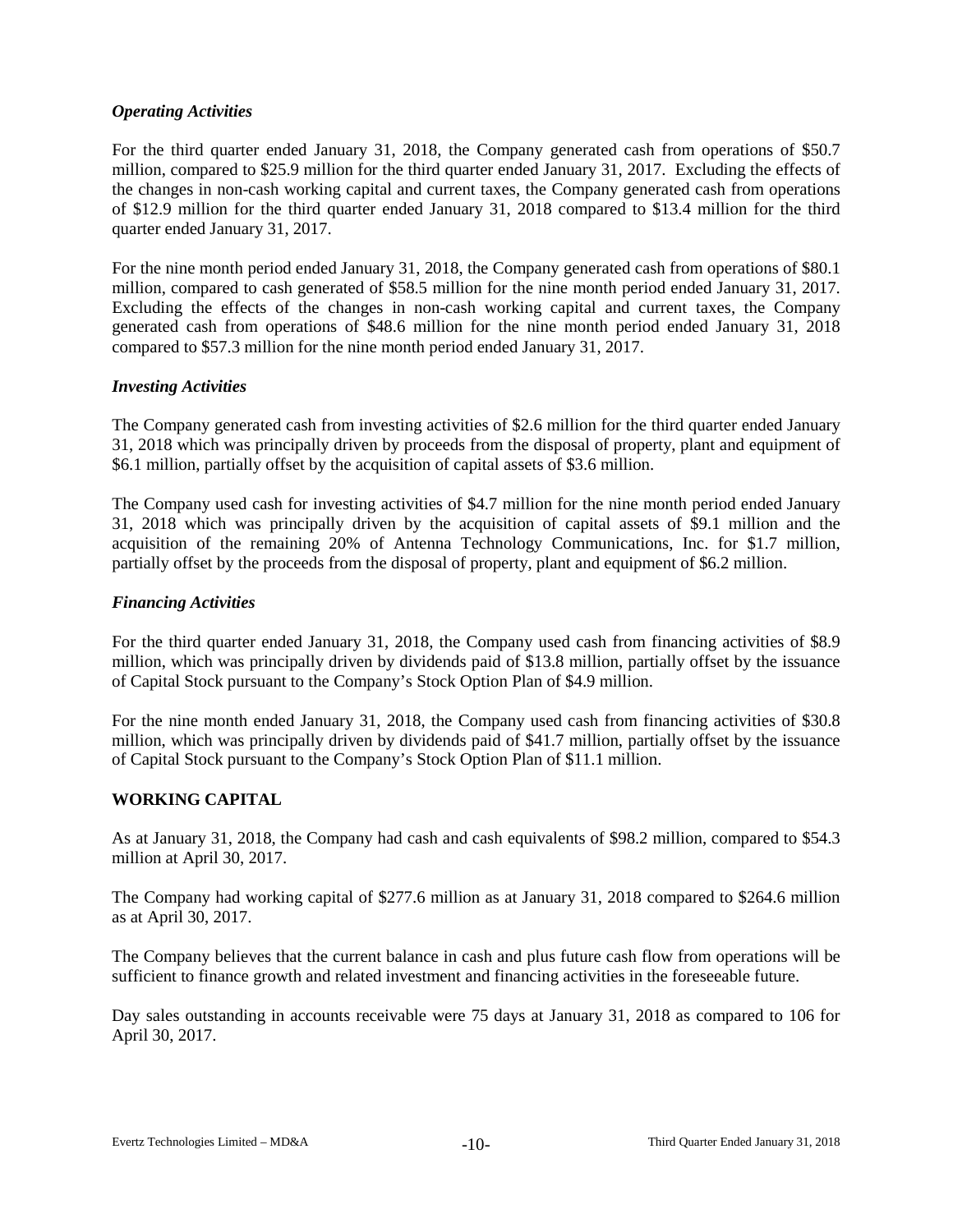# **SHARE CAPITAL STRUCTURE**

Authorized capital stock consists of an unlimited number of common and preferred shares.

|                                       | As at                   | As at                 |
|---------------------------------------|-------------------------|-----------------------|
|                                       | <b>January 31, 2018</b> | <b>April 30, 2017</b> |
| Common shares                         | 76.481.746              | 75,742,746            |
| Stock options granted and outstanding | 2.139,000               | 2,878,500             |

## **FINANCIAL INSTRUMENTS**

The Company's financial instruments consist of cash and cash equivalents, trade and other receivables, trade and other payables and long term debt. Unless otherwise noted, it is management's opinion that the Company is not exposed to significant interest or credit risks arising from these financial instruments. The Company estimates the fair value of these instruments approximates the carrying values as listed below.

#### *Fair Values and Classification of Financial Instruments:*

The following summarizes the significant methods and assumptions used in estimating the fair values of financial instruments:

- I. Quoted prices (unadjusted) in active markets for identical assets or liabilities.
- II. Inputs other than quoted prices included in level I that are observable for the asset or liability, either directly or indirectly. Cash and cash equivalents, trade and other receivables, trade and other payables, and long-term debt fair value measurements have been measured within level II.
- III. Inputs for the asset or liability that are not based on observable market data.

## **CONTRACTUAL OBLIGATIONS**

The following table sets forth the Company's contractual obligations as at January 31, 2018:

|                      | Payments Due by Period |   |                  |  |           |  |           |            |                          |  |  |  |  |  |
|----------------------|------------------------|---|------------------|--|-----------|--|-----------|------------|--------------------------|--|--|--|--|--|
| (In thousands)       | Total                  |   | Less than 1 Year |  | 2-3 Years |  | 4-5 Years | Thereafter |                          |  |  |  |  |  |
| Operating leases     | 7.160                  |   | 4.218            |  | 5.357     |  | 3.209     |            | 4.376                    |  |  |  |  |  |
| Other long-term debt | 886                    |   | 328              |  | 396       |  | 162       |            | $\overline{\phantom{0}}$ |  |  |  |  |  |
|                      | 18.046                 | D | 4.546            |  | 5.753     |  | 5,371     |            | 4.376                    |  |  |  |  |  |

## **OFF-BALANCE SHEET FINANCING**

The Company does not have any off-balance sheet arrangements.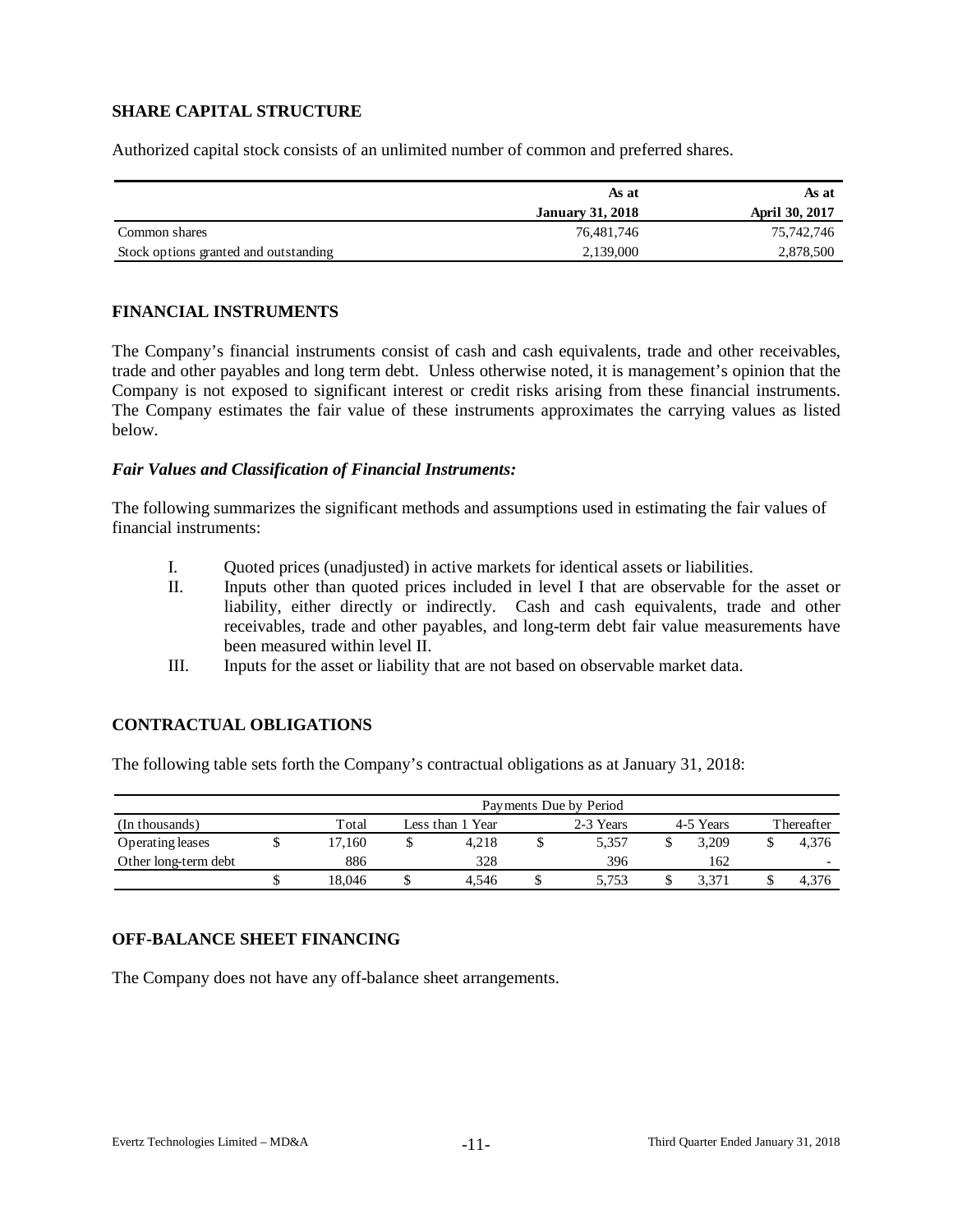# **RELATED PARTY TRANSACTIONS**

In the normal course of business, we may enter into transactions with related parties. These transactions occur under market terms consistent with the terms of transactions with unrelated arms-length third parties. The Company continues to lease a premise from a company in which two shareholders' each indirectly hold a 10% interest, continues to lease a facility from a company in which two shareholders each indirectly hold a 20% interest, continues to lease two facilities for manufacturing where two shareholders indirectly own 100% interest, continues to lease a facility from a company in which two shareholders each indirectly own a 35% interest, continues to lease a facility with a director who indirectly owns 100% and continues to lease a facility where two shareholders each indirectly own 46.6%.

# **SELECTED CONSOLIDATED QUARTERLY FINANCIAL INFORMATION**

The following table sets out selected consolidated financial information for each of the eight quarters ended January 31, 2018. In the opinion of management, this information has been prepared on the same basis as the audited consolidated financial statements. The operating results for any quarter should not be relied upon as any indication of results for any future period.

|                                         |     |          | Quarter Ending |           |    |           |     |           |    |          |    |          |    |          |    |          |
|-----------------------------------------|-----|----------|----------------|-----------|----|-----------|-----|-----------|----|----------|----|----------|----|----------|----|----------|
| (In thousands)                          |     | 2018     |                |           |    | 2017      |     |           |    |          |    |          |    | 2016     |    |          |
| (Unaudited)                             |     | Jan 31   |                | Oct 31    |    | July 31   |     | Apr $30$  |    | Jan 31   |    | Oct 31   |    | July 31  |    | Apr $30$ |
| Revenue                                 |     | \$99,574 |                | \$101,261 |    | \$109,009 |     | \$106,734 |    | \$91,080 |    | \$99,592 |    | \$87,026 |    | \$96,367 |
| Cost of goods sold                      |     | 43,595   |                | 44,509    |    | 47,848    |     | 46,690    |    | 39,957   |    | 42,481   |    | 37,160   |    | 41,343   |
| Gross margin                            |     | \$55,979 | \$             | 56,752    |    | \$61,161  | \$. | 60,044    |    | \$51,123 |    | \$57,111 |    | \$49,866 |    | \$55,024 |
| Operating expenses                      |     | 38,944   |                | 32,878    |    | 42,989    |     | 32,531    |    | 38,704   |    | 29,225   |    | 25,076   |    | 43,713   |
| Earnings from operations                |     | \$17,035 | \$             | 23,874    |    | \$18,172  | \$  | 27,513    |    | \$12,419 |    | \$27,886 |    | \$24,790 |    | \$11,311 |
| Non-operating income                    |     | 2,169    |                | (58)      |    | 82        |     | (116)     |    | 359      |    | 363      |    | 332      |    | (4)      |
| Earnings before taxes                   |     | \$19,204 | \$.            | 23,816    |    | \$18,254  | \$  | 27,397    |    | \$12,778 |    | \$28,249 |    | \$25,122 |    | \$11,307 |
| Net earnings                            |     | \$14,532 | \$             | 17,286    |    | \$13,078  | S.  | 20,547    | \$ | 9,637    |    | \$20,583 |    | \$18,393 | S. | 8,097    |
| Net earnings per share:<br><b>Basic</b> | \$. | 0.19     | \$             | 0.23      | \$ | 0.17      | \$  | 0.27      | \$ | 0.13     | \$ | 0.28     | \$ | 0.25     | \$ | 0.11     |
| Diluted                                 | \$  | 0.19     | \$             | 0.23      | \$ | 0.17      | \$  | 0.27      | \$ | 0.13     | \$ | 0.27     | \$ | 0.25     | \$ | 0.11     |
| Dividends per share:                    | \$  | 0.18     | \$             | 0.18      | \$ | 0.18      | \$  | 0.18      | \$ | 1.28     | \$ | 0.18     | \$ | 0.18     | \$ | 0.18     |

The Company's revenue and corresponding earnings can vary from quarter to quarter depending on the delivery requirements of our customers. Our customers can be influenced by a variety of factors including upcoming sports or entertainment events as well as their access to capital. Net earnings represent net earnings attributable to shareholders.

## **DISCLOSURE CONTROLS AND PROCEDURES**

Management, including the Chief Executive Officer and Chief Financial Officer, has evaluated the effectiveness of the Company's disclosure controls and procedures (as defined in National Instrument 52- 109 of the Canadian Securities Administrators) as of January 31, 2018.

Management has concluded that, as of January 31, 2018, the Company's disclosure controls and procedures were effective to provide reasonable assurance that material information relating to the Company would be made known to them by others within the Company, particularly during the period in which this report was being prepared.